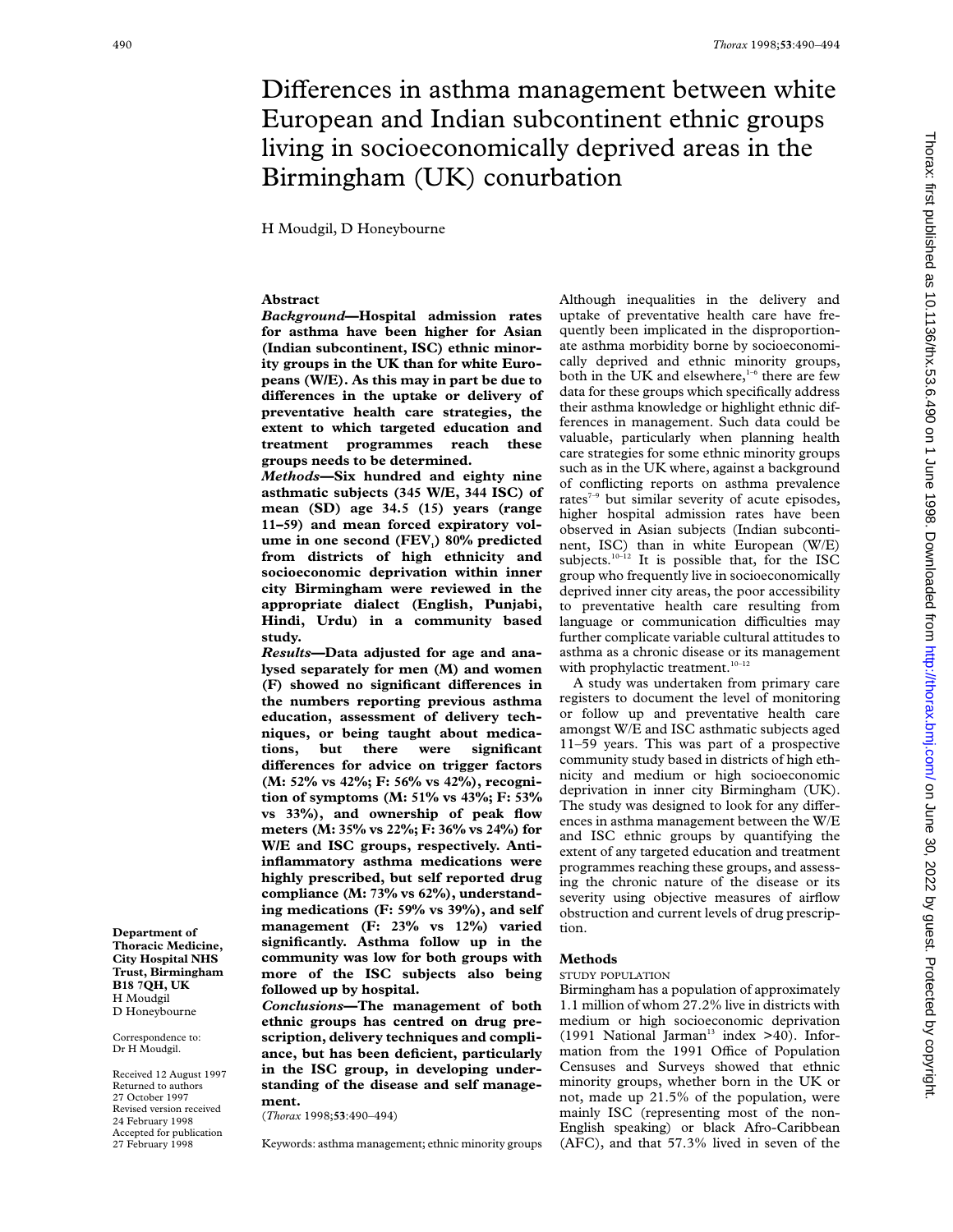*Table 1 Recruitment and subject characteristics*

|                                  | W/E           |               | ISC          |               | p value |
|----------------------------------|---------------|---------------|--------------|---------------|---------|
| $No.$ (%) of responders to study |               |               |              |               |         |
| Men                              | 154           | (43)          | 183          | (67)          | < 0.001 |
| Women                            | 191           | (58)          | 161          | (71)          | < 0.001 |
| No. (%) smokers and ex-smokers   |               |               |              |               |         |
| Men                              | 77            | (50)          | 63           | (34)          | 0.298   |
| Women                            | 102           | (53)          | 8            | (5)           | < 0.001 |
| Age (years)                      |               |               |              |               |         |
| Men                              | 34.7 (15)     |               | 29.7(16)     |               | 0.002   |
| Women                            | 37.7          | (14)          | 36.0         | (16)          | 0.368   |
| Age onset (years)                |               |               |              |               |         |
| Men                              | 18.4 (17)     |               | 18.0(15)     |               | 0.763   |
| Women                            | $22.7$ $(17)$ |               | $23.5$ (15)  |               | 0.541   |
| Mean $(SD)$ FEV, $(l)$           |               |               |              |               |         |
| Men                              |               | 2.91(1.0)     |              | 2.60(0.8)     | < 0.001 |
| Women                            |               | 2.27(0.8)     |              | 1.88(0.7)     | < 0.001 |
| Mean (SD) % predicted FEV,       |               |               |              |               |         |
| Men                              |               | 76.9 (22.4)   |              | 81.9 (20.8)   | 0.022   |
| Women                            | 81.0          | (21.8)        |              | 78.1 (21.5)   | 0.146   |
| Mean $(SD)$ peak flow $(l/min)$  |               |               |              |               |         |
| Men                              |               | 439.3 (125.7) |              | 431.9 (113.1) | 0.195   |
| Women                            |               | 355.2 (100.5) | 333.2 (93.3) |               | < 0.001 |
| Mean (SD) % predicted peak flow  |               |               |              |               |         |
| Men                              | 85.9          | (22.1)        | 92.7         | (21.4)        | 0.006   |
| Women                            | 95.8          | (24.7)        | 93.1         | (23.9)        | 0.223   |

 $W/E =$  white European; ISC = Indian subcontinent; FEV<sub>1</sub> = forced expiratory volume in one second.

Analysis adjusted for age with differences compared by Mantel-Haenszel  $\chi^2$ . p values of <0.05 considered significant.

> City's 39 electoral wards, geographically representing the inner city.<sup>14</sup>

## STUDY SUBJECTS AND DESIGN

All the participating general practices were within a 2.5 mile radius of the City Hospital in Birmingham. To avoid a bias in selection, all asthmatic subjects aged 11–59 years previously diagnosed as having asthma who were from either W/E or ISC ethnic groups and registered with any of 12 participating inner city general practices (six single handed) were requested by appointment letter(s) to attend their usual primary health care premises for review by one researcher (HM). Another two single handed general practices were also approached but declined involvement. Asthmatic subjects who were outside the age range or from other minority groups (mainly AFC and some mixed ethnicity) and a small number of asthmatics

from the ISC group who could not communicate orally in English, Punjabi, Urdu, or Hindi were excluded. Permission for the study was obtained from the local ethics committee.

Demographic, socioeconomic, lifestyle, and illness profile data were collected but the focus of this study was primarily on asthma education and self management elements. Subjects were interviewed in their preferred language (as above) by the same researcher (HM) who read out questions in a structured way and recorded outcomes from free form responses. An objective confirmation of responses was sought and was possible for most aspects of self reported asthma knowledge including triggers, mechanisms and medications, but not for some other important aspects of management and, especially, the self reported drug compliance. In assessing asthma knowledge further clarification was necessary when determining whether subjects understood the role of their medications; they were considered knowledgeable if able to describe the appropriate "preventer" or "reliever" action of their medications and when to take them rather than simply being able to quote the terminology used.

Objective measures of airflow obstruction (by design at least six hours after the last bronchodilator) were made by mini Wright peak flow meter and a portable hand held spirometer (Medical International Research SPIROBANK) which also computed predicted values for sex, age, and height for white European subjects.15 A further adjustment with a 10% reduction in predicted values was made for the ISC ethnic group as recommended.<sup>16</sup> Current levels of drug prescription were assessed against the 1993 British Thoracic Society (BTS) guidelines.<sup>17</sup>

### STATISTICAL ANALYSIS

Descriptive and comparative analyses were made by standard computational methods using the Statistics Package for Social Sciences

*Table 2 Uptake/delivery of preventative asthma care by men and women in the two ethnic groups*

|                                       | $W/E$ no $(\%)$ | ISC no $(\%)$ |      | Crude OR MHOR (95% CI)         | p value |
|---------------------------------------|-----------------|---------------|------|--------------------------------|---------|
| Men                                   | $n = 154$       | $n = 183$     |      |                                |         |
| Previous asthma education             | 105(68)         | 114 (62)      | 1.31 | $1.31$ (0.80 to 2.15)          | 0.321   |
| Advised on trigger factors            | 80 (52)         | 77 (42)       | 1.49 | $1.69$ (1.05 to 2.75)          | 0.031   |
| Had symptoms/mechanisms explained     | 79 (51)         | 79 (43)       | 2.45 | 2.46 (1.58 to 4.21)            | < 0.001 |
| Had role of medications explained     | 82 (53)         | 80 (44)       | 1.47 | 1.51 (0.95 to 2.43)            | 0.091   |
| Had drug delivery techniques assessed | 96 (62)         | 107(58)       | 1.18 | $1.15(0.71 \text{ to } 1.87)$  | 0.621   |
| On anti-inflammatory for asthma       | 117(76)         | 129 (70)      | 1.32 | 1.31 (0.77 to 2.28)            | 0.346   |
| Carries rescue $\beta_2$ agonists     | 112 (73)        | 104(57)       | 2.03 | 1.69 (1.03 to 2.87)            | 0.039   |
| Understands role of medications       | 85 (55)         | 81 (44)       | 1.55 | 1.41 (0.88 to 2.28)            | 0.165   |
| Reports full drug compliance          | 112(73)         | 113(62)       | 1.65 | 1.66 $(1.01 \text{ to } 2.80)$ | 0.049   |
| Owns peak flow meter                  | 54 (35)         | 41 (22)       | 1.87 | 1.82 (1.09 to 3.09)            | 0.023   |
| Carries out self management           | 27 (18)         | 21(11)        | 1.54 | 1.41 (0.70 to 2.76)            | 0.404   |
| Women                                 | $n = 191$       | $n = 161$     |      |                                |         |
| Previous asthma education             | 134 (70)        | 109(67)       | 1.12 | 1.22 $(0.75 \text{ to } 2.01)$ | 0.471   |
| Advised on trigger factors            | 107(56)         | 67 (42)       | 1.79 | 1.99 (1.27 to 3.26)            | 0.003   |
| Had symptoms/mechanisms explained     | 102(53)         | 53 (33)       | 2.34 | 2.47 (1.57 to 4.03)            | < 0.001 |
| Had role of medications explained     | 98 (51)         | 78 (48)       | 1.12 | 1.22 (0.77 to 1.93)            | 0.438   |
| Had drug delivery techniques assessed | 123(64)         | 99 (61)       | 1.13 | 1.24 (0.78 to 1.99)            | 0.404   |
| On anti-inflammatory for asthma       | 155(81)         | 128(80)       | 1.11 | $1.12$ (0.62 to 2.01)          | 0.795   |
| Carries rescue $\beta$ , agonists     | 161 (84)        | 118(73)       | 1.96 | 2.18 (1.22 to 3.97)            | 0.008   |
| Understands role of medications       | 112 (59)        | 62 (39)       | 2.26 | 2.27 (1.44 to 3.64)            | < 0.001 |
| Reports full drug compliance          | 142 (74)        | 108(67)       | 1.42 | 1.48 (0.90 to 2.47)            | 0.127   |
| Owns peak flow meter                  | 68 (36)         | 38 (24)       | 1.95 | 2.11 (1.27 to 3.61)            | 0.004   |
| Carries out self management           | 44 (23)         | 20(12)        | 2.11 | 2.17 (1.16 to 4.09)            | 0.014   |

 $W/E =$  white European; ISC = Indian subcontinent; MHOR = odds ratio by the Mantel-Haenszel test; CI = Cornfield 95% confidence intervals. p values of <0.05 considered significant (MH  $\chi^2$  test).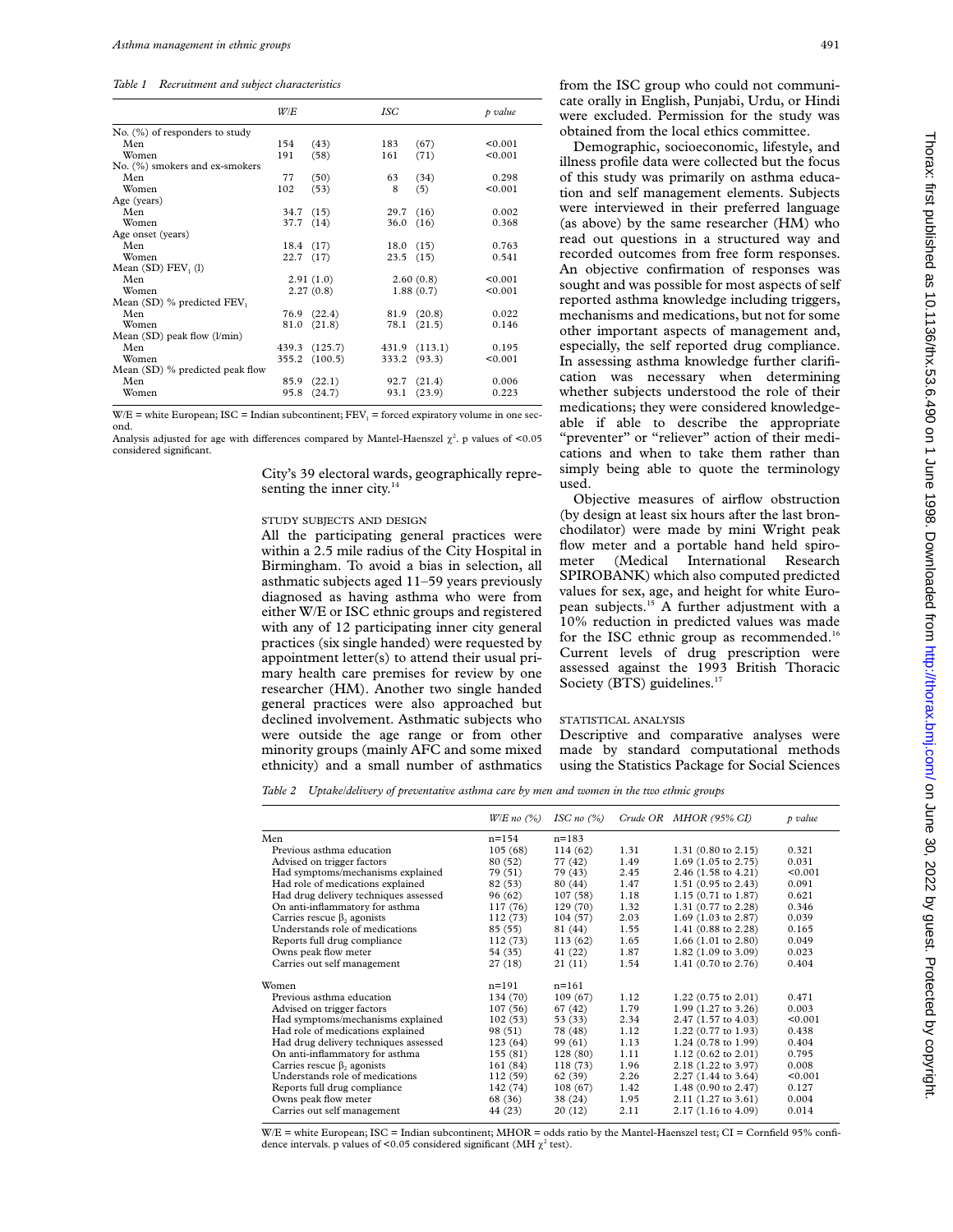*Table 3 Previous emergency secondary health care and continuing follow up care in the two ethnic groups*

|                              | $W/E$ no $(\%)$ | ISC no $(%)$ | Crude OR | <i>MHOR (95% CI)</i>     | p value |
|------------------------------|-----------------|--------------|----------|--------------------------|---------|
| Men                          | $n = 154$       | $n = 183$    |          |                          |         |
| Asthma follow up by GP/nurse | 53 (34)         | 59 (32)      | 1.11     | $1.02$ (0.61 to 1.69)    | 0.956   |
| Asthma follow up by hospital | 8(5)            | 28(15)       | 0.28     | $0.26(0.09)$ to $0.78$ ) | 0.012   |
| Previous asthma admission    | 44 (29)         | 50 (27)      | 1.06     | $0.97$ (0.57 to 1.64)    | 0.986   |
| Previous A&E attendance only | 25(16)          | 22(12)       | 1.42     | 1.45 (0.73 to 2.90)      | 0.333   |
| Women                        | $n = 191$       | $n = 161$    |          |                          |         |
| Asthma follow up by GP/nurse | 62 (32)         | 57 (35)      | 0.88     | $0.89$ (0.56 to 1.44)    | 0.709   |
| Asthma follow up by hospital | 10(5)           | 21(13)       | 0.36     | $0.36$ (0.15 to 0.86)    | 0.021   |
| Previous asthma admission    | 39(20)          | 64 (40)      | 0.42     | $0.41$ (0.24 to 0.67)    | < 0.001 |
| Previous A&E attendance only | 32 (17)         | 30(19)       | 0.87     | $0.91$ (0.50 to 1.63)    | 0.823   |

W/E = white European; ISC = Indian subcontinent; OR = odds ratio; MH = Mantel-Haenszel. CI = Cornfield 95% confidence intervals.

p values of <0.05 considered significant (MH $\chi^2$  test).

(SPSS/PC+ Base System) version 5.0 and Epi Info version 5. Because of the age and sex differences between the comparative ethnic groups, categorical data were analysed separately for men (M) and women (F) comparing, when appropriate, by  $\chi^2$ ,  $\chi^2$  for linear trend, or Mantel-Haenszel (MH) summary  $\chi^2$  stratified by six year age groups from 11 to 59 years. For important results specifically relating to asthma management, the crude odds ratios (OR) and the MH weighted odds ratios are quoted along with the Cornfield 95% confidence intervals  $(CI)$ . Reported p values of  $\leq 0.05$  were considered statistically significant.

## **Results**

Over a one year period to August 1996, 689  $(57%)$  of 1217 asthmatic subjects  $(715 \text{ W/E},$ 502 ISC) attended for review; 345 of mean (SD) age 36.5 (15) years (range 11–59) were W/E and 344 of mean age 32.6 (16) years (range 11–59) were from the ISC. Of the self defined ISC ethnic group, 144 (42%) were non-UK born (mainly immigrants from the Indian subcontinent but also some from East and Central African countries), 117 (34%) spoke no or very little English, and 31 (9%) had never attended school. By contrast, 8% of the W/E group were non-UK born (mainly Irish) and all could speak English. There was a better response rate to the study from asthmatics who were slightly older with a mean (SD) age of 34.5 (15) vs 29.8 (13) years (p  $\leq 0.0001$ ), from women than from men (60.5%) vs  $53.1\%$ ,  $p = 0.009$ ), and from the ISC ethnic group than the W/E group (68.5% vs 48.3%, p  $< 0.0001$ ).

Summary data characterising the W/E and ISC study subjects by sex and ethnic groups are shown in table 1. The age at onset of disease was not significantly different between the two groups for either sex. More of the W/E group reported a smoking history with the difference being significant only for the women. Mean forced expiratory volume in one second (FEV<sub>1</sub>) was 80% predicted for both groups when adjusted for factors including ethnicity<sup>15</sup> <sup>16</sup> and, when analysed separately, percentage predicted values for both FEV <sup>1</sup> and peak flow were significantly lower for W/E men than for ISC men.

The uptake and delivery of different aspects of asthma health care and outcomes relating to knowledge and management are summarised in table 2. A moderately high percentage of asthmatic subjects from both ethnic groups and both sexes reported previous asthma education; for the ISC group this included 93/144 (65%) of the non-UK born and 130/200 (65%) of the UK born asthmatics (OR 0.99, 95% CI 0.70 to 1.42, p = 0.971). There was a considerable difference in mean (SD) age between English speaking and non-English ISC asthmatic subjects (23.3 (11.9) and 46.4 (10.0) years, respectively, p<0.0001). These groups were not compared directly in the analysis.

Specifically addressing educational content, a relatively high percentage from both ethnic groups reported assessment of delivery techniques, but fewer were taught about other aspects including medications and there were other significant differences between the groups with fewer in the ISC group being informed about trigger factors, mechanisms and recognition of symptoms, or prescribed peak flow meters. Significant differences were noted between the two groups  $(W/E > ISC)$ when considering self reported drug compliance (men), understanding the role of medications (women), and the level of self management initiatives (both sexes). When reanalysing only those subjects below 45 years of age (63.2% of W/E group and 70.6% of ISC group), the same differences between ethnic groups were found with the exception of carrying of rescue  $\beta_2$  inhalers where the differences were no longer significant for either men  $(p = 0.081)$  or women  $(p = 0.084)$ .

Comparing current levels of asthma prescriptions against the 1993 BTS steps showed that 95% of subjects of both sexes and from both ethnic groups were on steps 1 to 3 (full data not included) with the majority being prescribed anti-inflammatory asthma medications (usually inhaled corticosteroids) as in table 2. Analysing all five steps for trends in prescribing, there were no significant differences between the two groups.

Emergency secondary health care during acute exacerbations of asthma and the current use of primary and secondary health care preventative or follow up measures are summarised in table 3. There were no significant differences between the two groups for either sex in relation to previous attendance at accident and emergency (A&E) departments. When previous asthma related admissions in the two groups were compared there was a significant difference amongst the women (ISC >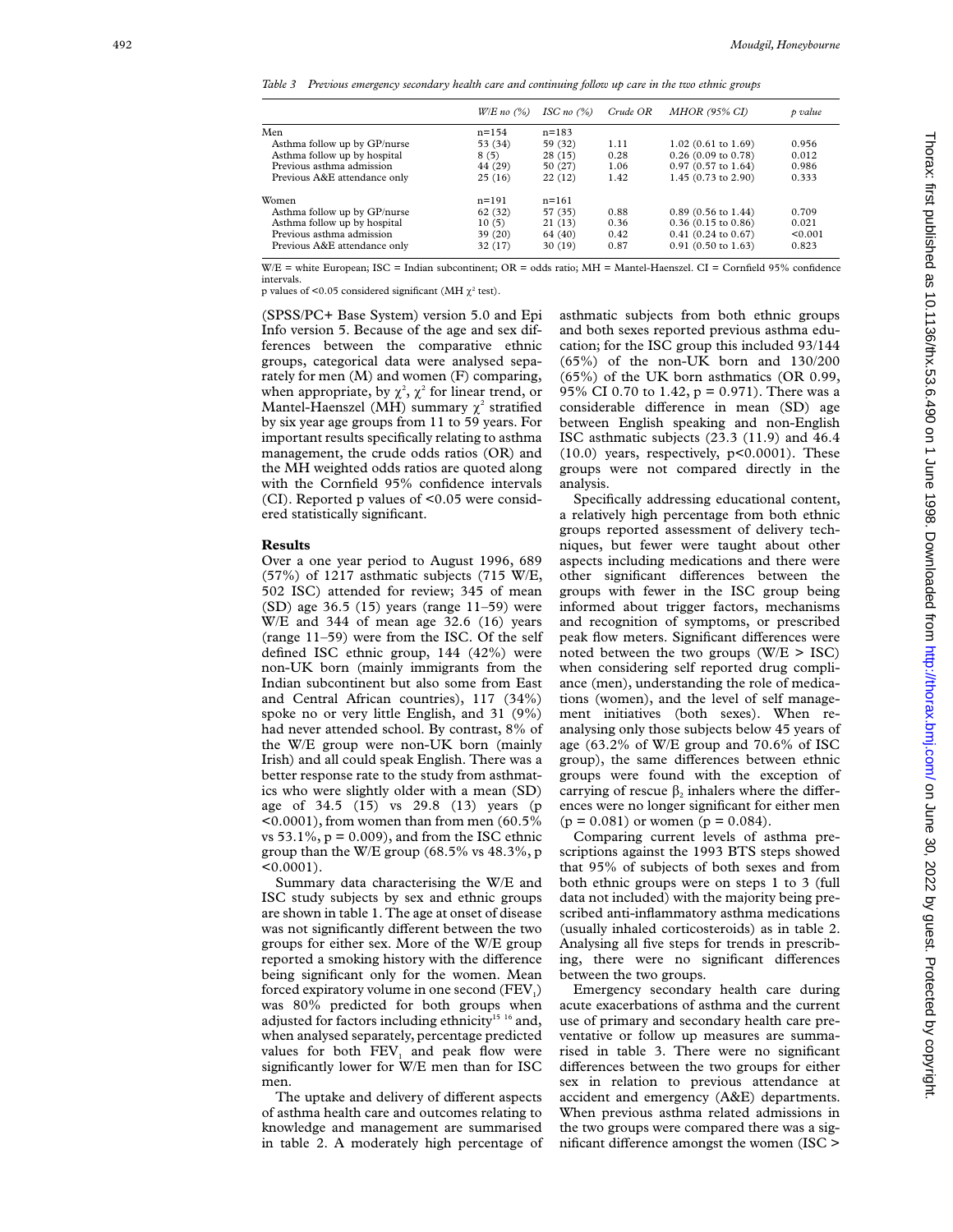W/E) but not the men in reporting at least one previous admission. Although the community follow up (GP/nurse) specifically for asthma was low and not significantly different between ethnic groups, significantly more of the ISC subjects (both sexes) were currently being followed up by hospitals.

#### **Discussion**

This study has provided new data identifying the level of uptake and delivery of preventative health care specific to W/E and ISC asthmatic subjects living in the same areas of high ethnicity and socioeconomic deprivation. By studying asthmatics in the community, we are able to report on subjects across the whole range of severity of asthma and, similarly, by addressing the ISC ethnic group in the patient preferred dialect we have shown important ethnic differences in asthma management. A large percentage of the ISC group were non-UK born and non-English speaking, but a similar proportion of the UK born ISC group (not adjusted for age or sex) reported previous asthma education. More specifically, although similar proportions in both groups reported receiving asthma education, the recognition of trigger factors and symptoms and subsequent self management skills differed significantly.

The low uptake among ethnic minority groups of some screening and preventative health care strategies,<sup>18</sup> as well as the higher rates of drug prescription,<sup>19</sup> may in part result from differing attitudes to disease and its management or compliance with prophylactic medications, as well as representing difficulties in communication. Language barriers cannot be overlooked in a condition such as asthma where patient education<sup>20-22</sup> and preventative measures<sup>23</sup> have been shown to make an impact. Our previous postal questionnaire<sup>24</sup> with a 68.5% response rate to assess the development of primary care asthma provisions in all areas of Birmingham in 1995 highlighted that, in responding general practices with exclusively Caucasian doctors or nurses, only 14 of 72 (19.4%) had interpreters (usually other non-medical staff) to help overcome language barriers. However, as many inner city ISC groups traditionally register with practices whose doctors and/or nurses are able to communicate in the same patient preferred language, or attend with family or friends able to translate for them, the existing inequalities in asthma knowledge and management shown in this study may represent both a failure in delivery of educational preventative health care and the reduced uptake by patients because of continued language barriers.

Some of the elements of asthma management highlighted require further discussion. As this study has shown differences in the content of what is actually being taught, more attention should be paid to content when developing future asthma education programmes and consideration given to the format adopted. This study has found a greater emphasis for both ethnic groups on achieving appropriate prescription and assessment of delivery techniques, both of which have previously been shown to make a difference, and this compares with the lower levels of self management initiatives where the benefits in all except the very severe asthmatics are uncertain.<sup>25</sup> Additionally, although patients like to be informed about self management, it is suggested that many do not want to take full responsibility for their condition, particularly when ill,<sup>26</sup> and their knowledge can only at best be a guide to subsequent behaviour. In addition to economic status and literacy level which may prove to be barriers to education, $27$  studies have also shown that psychological and interpersonal problems and attitudes to their doctor's advice affect how well asthmatic patients follow medical advice.<sup>2</sup>

The measures of lung function reported here are probably as expected in the community where most asthmatic subjects are said to have mild to moderate disease. The higher percentage predicted  $FEV<sub>1</sub>$  for the men in the ISC group is to be expected as proportionately more of the W/E subjects reported a previous smoking history. Importantly, however, the percentage predicted FEV<sub>1</sub> for the women in both groups was not significantly different, which is more surprising as 95% of the women in the ISC group were never smokers; chronic poor control of inflammation in the airways may be a contributory factor in these women and this is also suggested historically as more of them reported previous asthma related hospital admissions.

Similar proportions from both ethnic groups were being followed up in the community but significantly more of the ISC group were followed up by hospitals. It may be argued that the lower hospital follow up of the W/E group represented a better discrimination than in the community between the subjects who may have chronic bronchitis rather than asthma, particularly in view of the reported smoking association; however, against this suggestion is possibly the relatively preserved lung function as assessed by percentage predicted values for FEV<sub>1</sub> or peak flow. Additionally, the current level (BTS steps) of asthma medications, which may be a surrogate measure of disease severity, did not differ between the two groups. Although we have reported previous hospital admissions and attendance at A&E departments, this refers to events over the duration of the disease rather than an incidence rate and does not attempt to quantify differentially for re-admissions or multiple attendance. Hospital admissions from socioeconomically deprived areas are more likely to be directly via presentation at the A&E department than referral by the general practitioner.<sup>1</sup>

We recognise that the methods used in this study are open to response bias and in, the comparative analysis of data, have attempted to adjust for age and sex differences, but have not specifically allowed for differences between ethnic groups in reported smoking history or for the better response rate to the study by the ISC group. With respect to the latter, however, subsequent replies to a postal questionnaire from those who failed to attend this study<sup>29</sup> suggested that most had continuing self